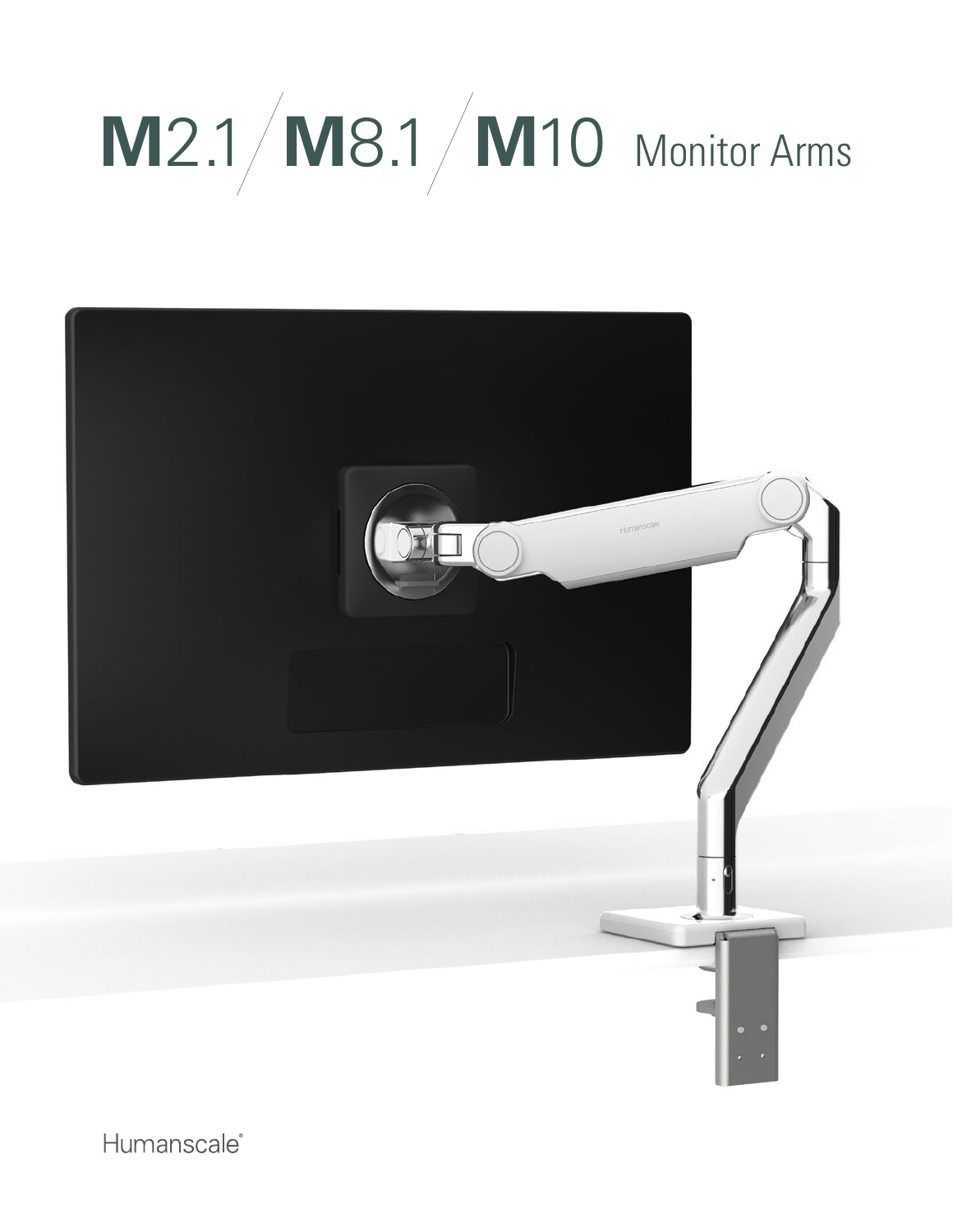**IN TODAY'S FAST-PACED,** fully connected digital world, there's no time for discomfort. Humanscale's next generation monitor arm line instantly personalises any workspace for improved comfort, health and productivity. Designed for unprecedented adaptability in the agile workspace, our monitor arms focus on sustainability and the use of technology, while featuring ultra-sleek aesthetics and a reduced cost of ownership.



#### Design Story

Humanscale Design Studio refreshed the look and functionality of our monitor arm line to support how we work today. With more technology than ever before and increasingly agile workforces, our arms enhance the computing experience and overall workstation performance.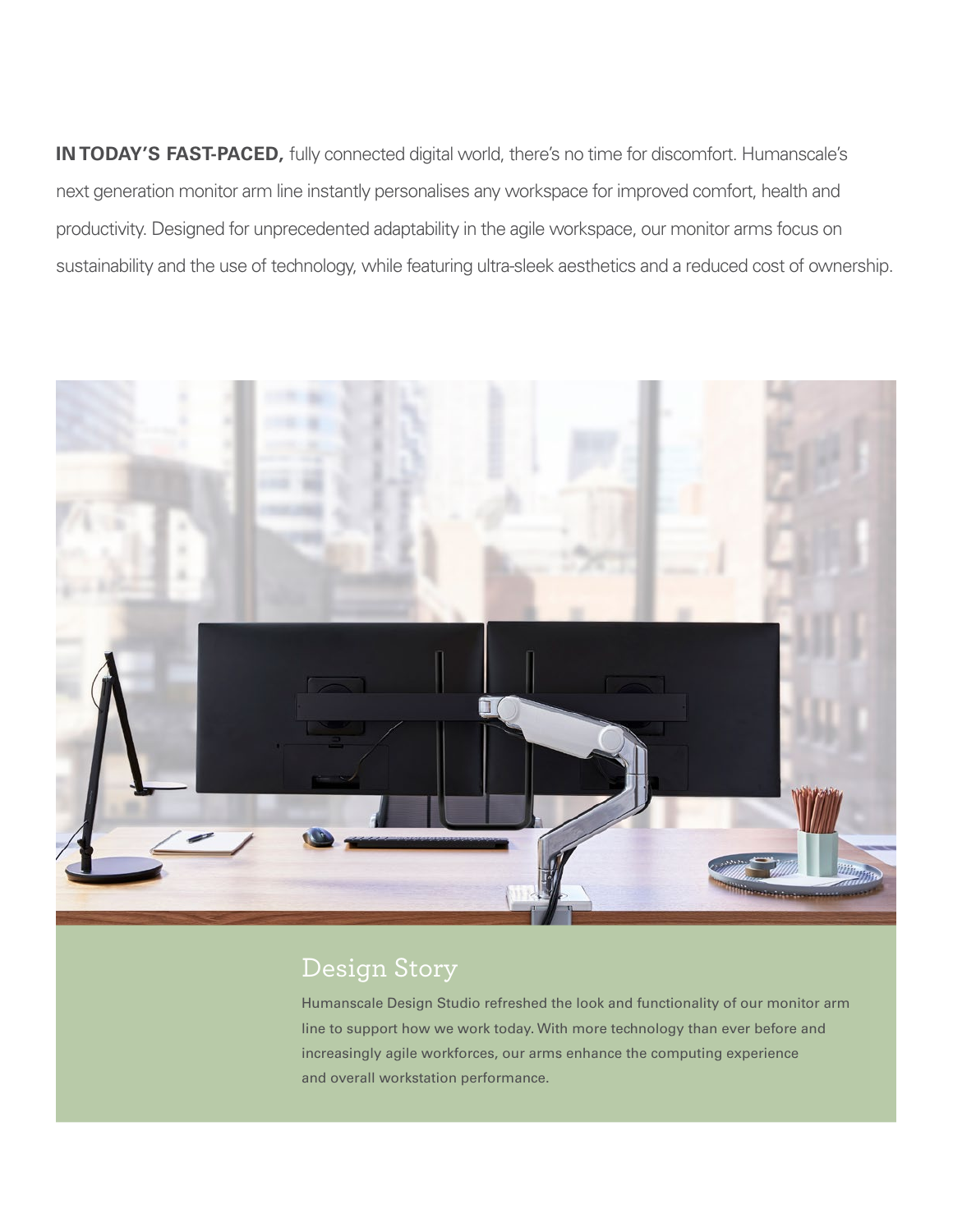



Easy Install Cable Management **Cable Case Contract Cable Management** Quick Release Joints





### Features & Benefits

- Allows user to view their monitor(s) at an optimal position
- Rubberised Cable Management makes it simple to run cords through a modular system for a clean, sleek and organised aesthetic
- A patented, weight-compensating spring technology enables smooth and uniform height adjustment
- Built-in Counterbalance Indicator provides the ability to counterbalance the monitor weight before monitor installation to reduce expensive computer setup costs
- Patent-pending Smart Stop allows the user to customise the rotation of the arm, preventing overhang and protecting surrounding equipment
- Patent-pending Quick Release Joints instantly snap together for a secure and robust fit, simplifying installation. Only one tool is required, and it's neatly concealed inside the arm base
- Can be configured to hold up to three monitors
- Compatible with M/Connect 2 and M/Power, the first-ever integrated monitor arm bases and docking stations of their kind



Integrated Docking Station: M/Connect 2